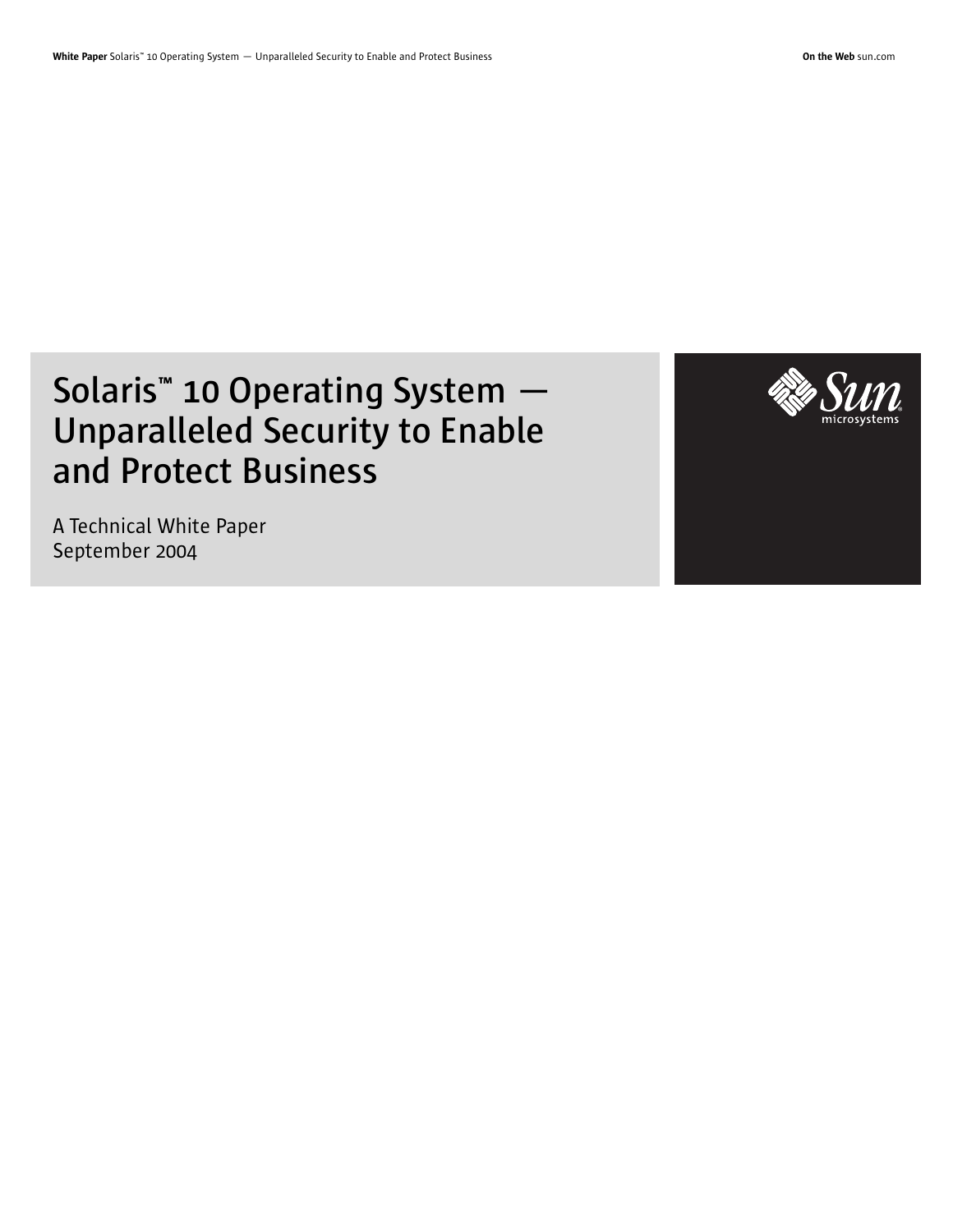# **Table of Contents**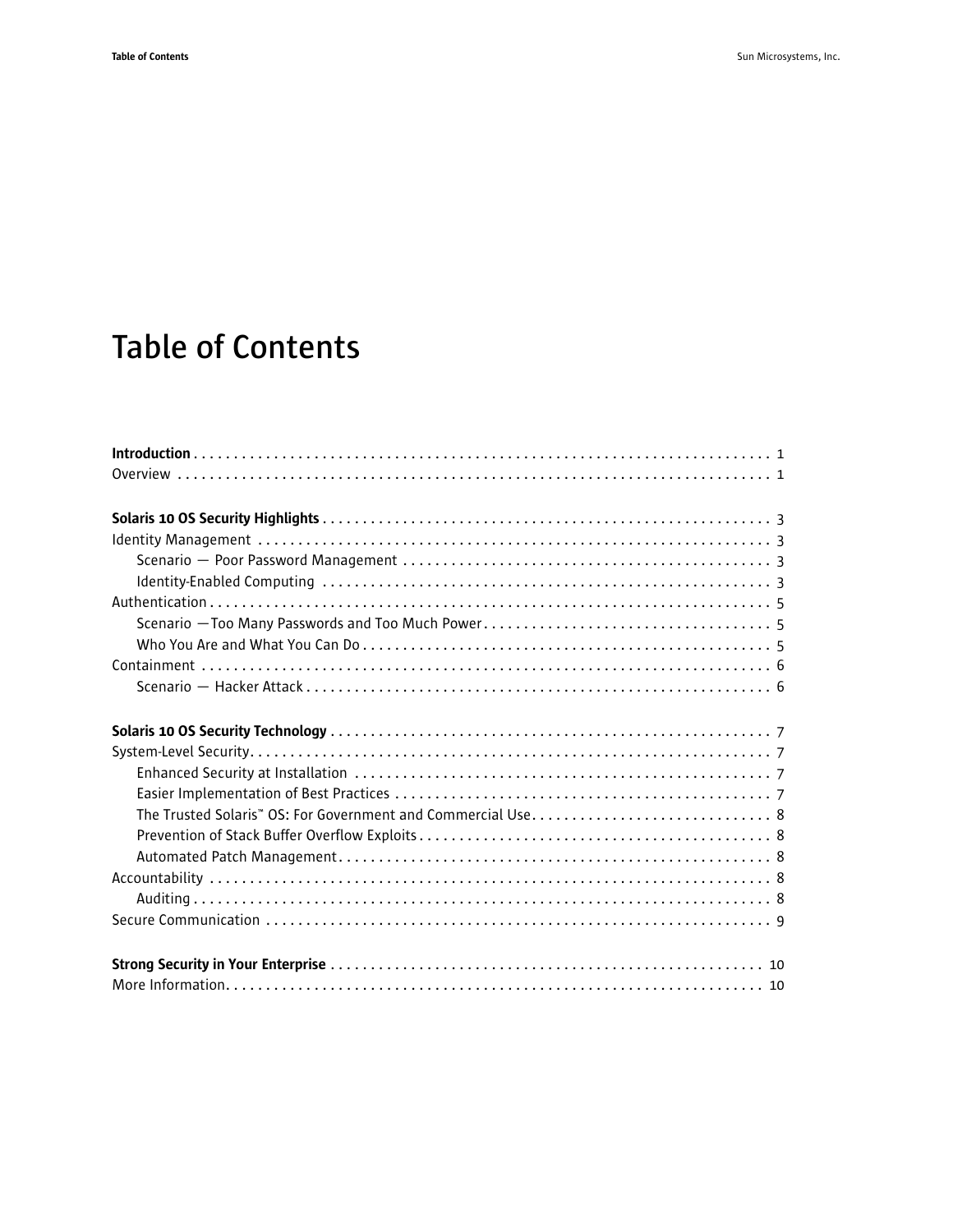## Chapter 1 **Introduction**

The days of the enterprise as a castle  $-$  with deep moats and high, thick walls to protect assets from the attack of marauding invaders — are long gone. Business operations as a lone, well-protected structure with a single, guarded gateway in and out  $-$  both literally and figuratively  $-$  is no longer a viable model. Now it seems like everyone and everything is connected to the network. Businesses may have thousands  $-$  even millions  $-$  of employees, partners, suppliers, and customers accessing information and services from homes, hotels, and customer locations. Increasing connectivity is improving productivity.

Connectivity and access create conflicts and challenges that must be addressed by an environment capable of delivering comprehensive protection. To operate safely in a connected world, businesses need to secure their enterprise, with all of the systems, networks, applications, technologies, and users that make it work. How well an enterprise has deployed and integrated security into its network can be a significant contributor to its overall productivity. But security is not an object, nor is it simply a list of features. Security is an ongoing discipline that monitors what's happening — in an organization and out in the world — and applies this knowledge to the development and safe deployment of IT resources.

At Sun, this is a lifestyle that we have embraced for more than 20 years. Many Sun products are independently verified for their security capabilities, while Sun personnel help to drive the new standards-based capabilities in their work through the Internet Engineering Task Force (IETF). This work comes together in the Solaris™ 10 Operating System (OS). The Solaris 10 OS provides comprehensive, in-depth security capable of protecting the enterprise at multiple levels. It offers a new level of security, enabling today's enterprises to safely increase access to key computer systems by their business partners for around-the-clock commerce.

## **Overview**

Security not only protects business assets, it also contributes to availability by reducing unplanned downtime caused by security compromises. Integrated, dynamic business operations demand flexible, accountable security models that span the globe while still preserving individual and business rights. Any solution needs to consider the speed at which new customers, suppliers, and partners are added or removed, as well as new government mandates such as the Health Information Portability and Accountability Act (HIPAA), Sarbanes-Oxley, and the European Union (EU) Directive on Data Protection Act.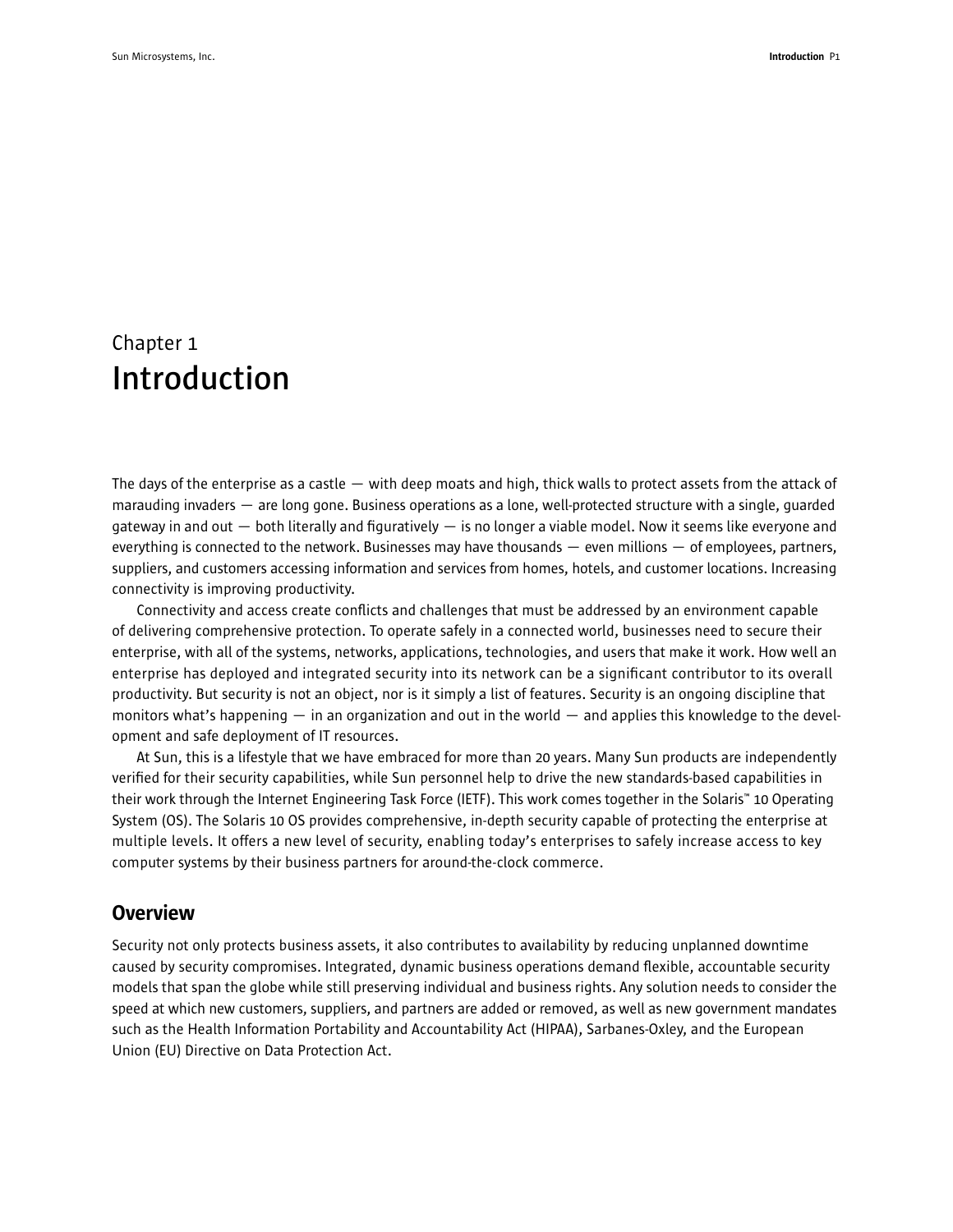Security-enabled business operations need protection at many levels — integrated into the IT fabric, not layered on top of everything. Access to IT resources needs to be very situation and role specific — users should get to use only the information and services they need to perform their jobs. Assets are protected from unauthorized use. Data, network traffic, and user information are protected as needed. There is protection at the edge, and additional protective mechanisms inside the intranet. Systems and processes are monitored. If a system should be compromised, it should not enable widespread access. Security systems should be safe, right out of the box, and easily and quickly updated.

Sun and the Solaris 10 OS provide all this and more. The Solaris 10 OS is the foundation for safe IT operations in a global marketplace.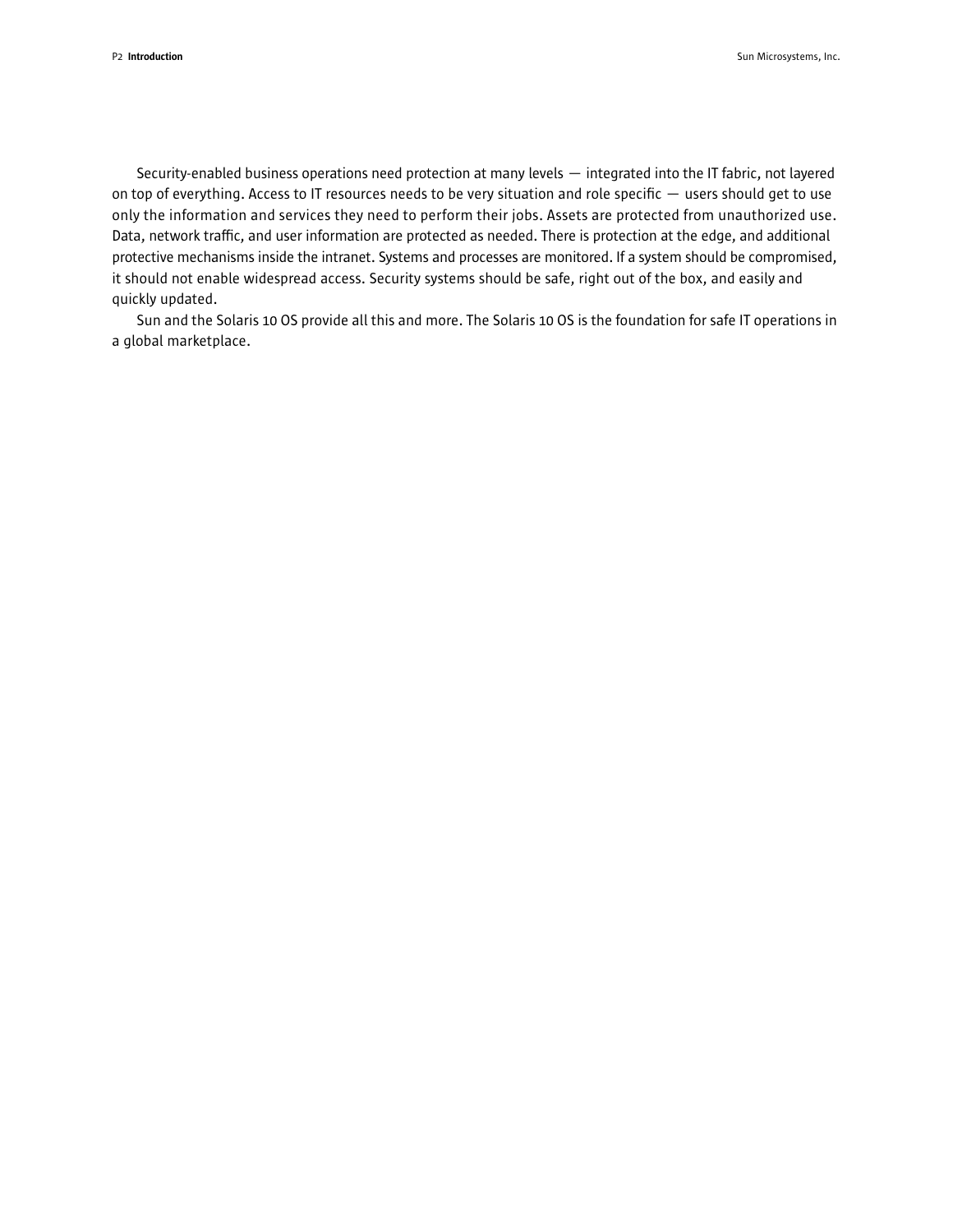## Chapter 2 **Solaris 10 OS Security Highlights**

## Identity Management

#### Scenario — Poor Password Management

Company X had no formal password management to speak of. Employees could choose their own passwords often a first name, sometimes with a number after it  $-$  and were never required to change them. Inevitably, a security breach happened: A salary and bonus report was posted to an external Web site. Subsequent analysis showed the same name/password pair was used around the company, sometimes simultaneously from four different places. The user account belonged to a manager who had left the company three months earlier. Other name/password pairs also showed signs of multiple users per account, indicating that users had shared their login information with others.

Passwords are considered the first line of defense in security. The Solaris 10 Operating System improves password protection by enforcing limits on how long they can be used, how frequently they can be reused, and the number of login attempts allowed. Passwords can be checked against a database of forbidden text strings employee names, for example. Policies on their length, mixing of letters and numbers, and so on can be enforced. Many password encryption mechanisms ship with the Solaris OS, including MD5, Blowfish, and DES. Solaris software also supports an extensible mechanism that extends the way passwords are checked and validated. Through the Pluggable Authentication Module (PAM) architecture, customers can customize password security to fit unique requirements by changing their password encryption mechanism. While representing a strong first line of defense, passwords are part of an overall identity management solution.

#### Identity-Enabled Computing

It is challenging to give employees, partners, and suppliers safe and easy access to the information they need to be productive. In a dynamic business environment, how does an organization cost-effectively manage secure access to IT resources?

It starts with comprehensive password management at the point of first contact and continues with Kerberosenabled single sign-on (SSO) and LDAP authentication to deliver secure single sign-on capabilities across multiple operating systems. End-to-end identity management solutions can be achieved by integrating the computing infrastructure with the Sun Java™ Enterprise System security products.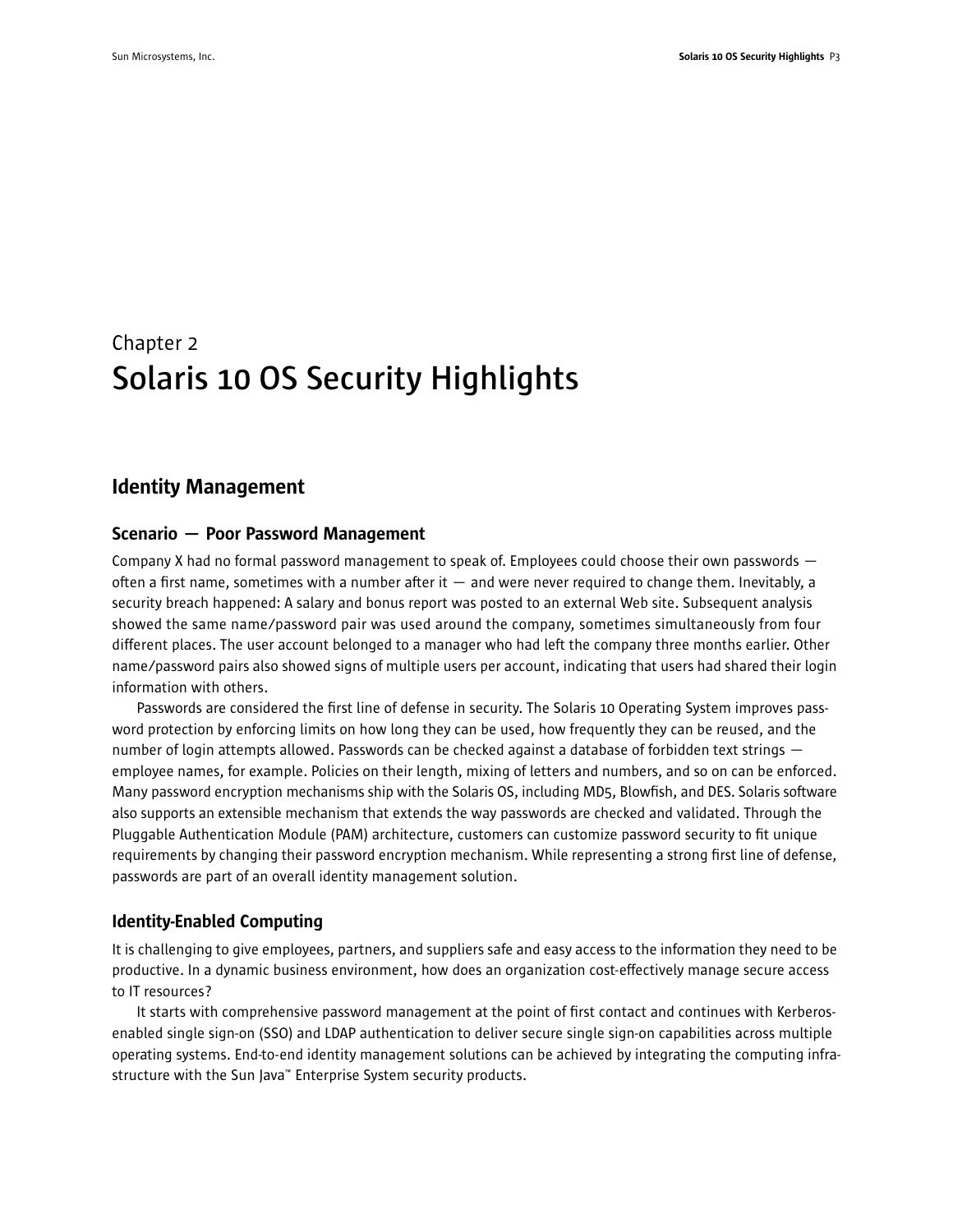User identity attributes are often stored in many different places and formats within a company. There is no single authoritative source where user access privilege and profile information can be store and retrieved. In fact, there are many reasons why it is not practical to consolidate such information  $-$  lack of trust, incomplete technology, dubious cost-effectiveness, giving up organizational control, and so on. For these reasons and more, Sun provides single sign-on capabilities throughout corporate intranets, using the Kerberos standards as well as userID/password management, through a nonintrusive concept called federated identity management that integrates the management of distributed data stores while leaving identity information in its native locations. When combined with stateof-the-art techniques for the management of access privileges and entitlements, a federated identity management network enables a company to integrate its disparate business operations. By doing so, the benefits that can be leveraged include increased revenues, reduced costs, and gaining a massive competitive edge.

Sun's identity management suite provides current, consistent, and accurate identity information within and across enterprise boundaries. Sun identity management products — Java System Directory Server Enterprise Edition, Java System Access Manager, and Java System Identity Manager — provide a complete solution that replaces manual methods with automated, flexible, rules-driven processes. The Solaris 10 OS includes enhanced identity management with centralized management capabilities.

- 1. Secure LDAP authentication enables user names, passwords, network configuration, home directories, and other common identity attributes to be centrally stored in the included enterprise-class LDAP directory server. Sun includes a license for 200,000 user entries of the Java System Directory Server for exactly this purpose. UserIDs and passwords are protected while on the network using military-strength, SSL-encrypted communications; when stored in the LDAP directory, similar strong encryption is used.
- 2. The LDAP authentication methods have been enhanced to utilize the Generic Security Services API (GSS-API) and Simple Authentication and Security Layer (SASL), two standards for flexible authentication mechanisms. This provides interoperability with Kerberos and improved interoperability with Microsoft Active Directory. The Solaris 10 OS implements open, interoperable standards that enable secure enterprise-wide administration of computing infrastructures.
- 3. Sun Enterprise Authentication Mechanism™ (SEAM) software implements the Kerberos v5 standards. Interoperability with Microsoft Active Directory and other Kerberos single sign-on systems is easily achieved. The result is increased security and reduced costs by centralizing the management of user identities.
- 4. Remote access and file sharing commands, such as Telnet, rcp, rsh, rlogin, and NFS, are enhanced in the Solaris 10 OS to interoperate with Sun Enterprise Authentication Mechanism and Kerberos v5 systems. Users' enterprise identity is securely carried with them throughout their remote access and file sharing uses.

All together, identity-enabled computing provides visibility and control over access to corporate assets as they are shared across the entire value chain.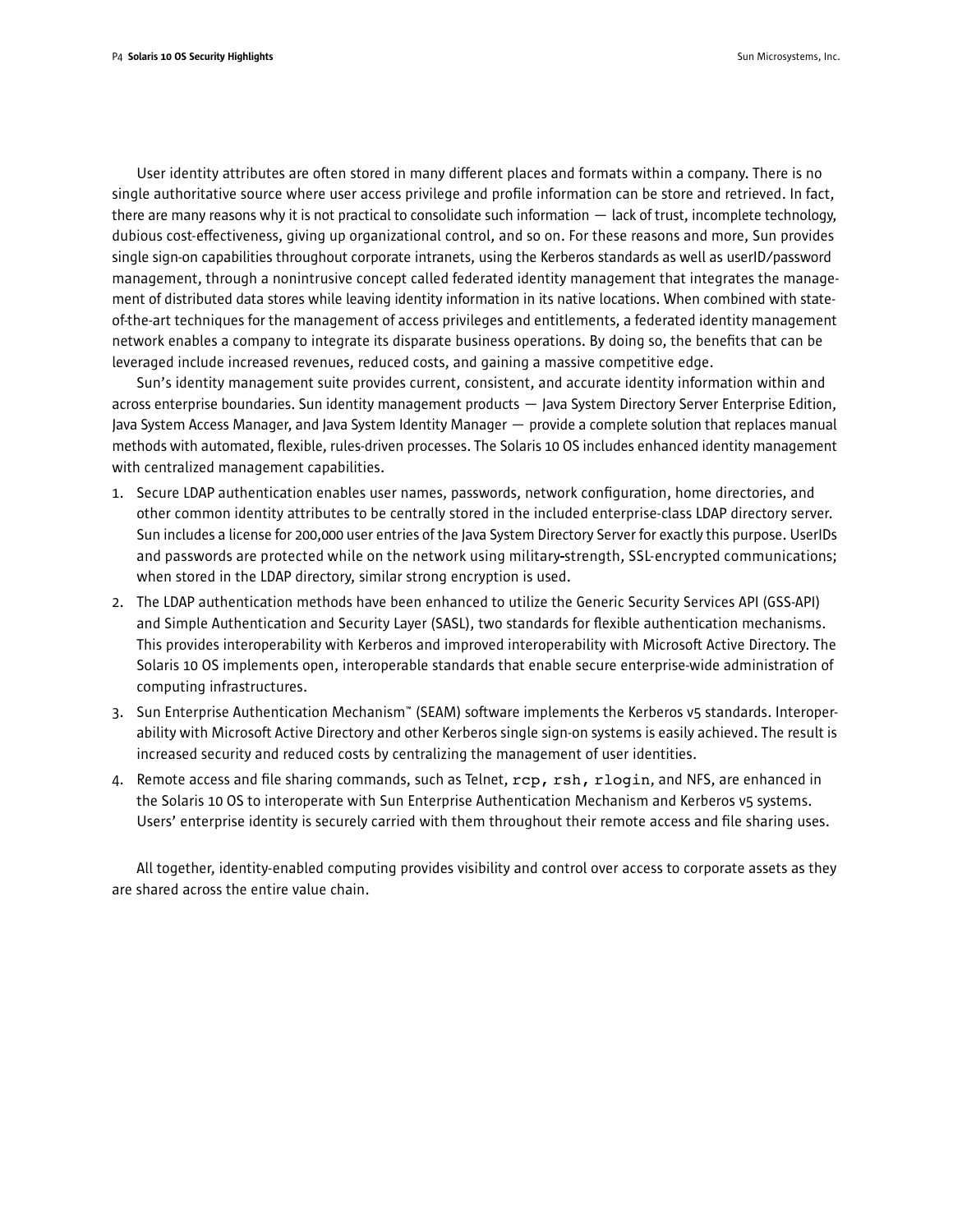## Authentication

#### Scenario —Too Many Passwords and Too Much Power

Organization Y has seven large systems, though most people need access to only four: Their department's main system, e-mail server, company portal server, and remote access system. The management team takes security seriously and enforces a policy that requires a different password for each system, which must be renewed every 60 days. Passwords have to be at least eight characters and cannot contain real words. Many people have been granted superuser access to the system in order to manage privileged operations such as print queue administration. Despite  $-$  or perhaps because of  $-$  all this, 300 MB of unlicensed music files were posted on the portal server, and analysis showed they were accessed more than 5000 times. It's hard to pin down exactly where the passwords were compromised — when a PDA fell out of a coat pocket at the airport or when any of the printouts used by many employees to record passwords fell into the trash, which the cleaning crew delivered to the dumpster.

#### Who You Are and What You Can Do

A single sign-on facility is a partial and well-known solution to the problem of multiple passwords. Unfortunately, people in general are not very good at remembering good passwords, such as those containing upper and lower case characters, mixes of letters and numbers, and so on — especially if they have to change them frequently. And if a single sign-on password is compromised (lost or stolen), then the new user has access to everything allowed for that user account.

Smart cards, including the Java Card™ platform, when coupled with passwords ensure that the people using the system are who they say they are. Using multifactor authentication (something known, such as a PIN, and something you possess, such as a one-time password generator or digital certificate) provides an extremely high degree of certainty that a user is authentic. This enables enterprises to create an IT environment that enables employees to work anywhere — floating offices, in the field, or at home.

The Solaris OS supports many smart card APIs, including the Java Card platform, Solaris Smart Card Framework, MUSCLECard open source IFD drivers, PKCS #11, and PC/SC Lite smart cards. Strong authentication can be enabled through built-in smart card interfaces or virtually all of the USB-enabled smart card readers.

Once a user is authenticated, granting access privileges is the next step. Users should have access only to the applications (and in some cases, only some features within an application) they need according to the role they serve within the organization. The Solaris 10 OS supports Solaris User Rights Management, which covers individuals and groups, and restricts access to selected applications and other Solaris 10 OS functions. This increases security by reducing the chances of administrative errors or accidental/malicious use of IT resources. Using the Solaris Role-Based Access Control capabilities of Solaris User Rights Management, privileged users can be granted just the capabilities needed to run a select number of commands consistent with their needs rather than being granted full superuser access to the system. Solaris Role-Based Access Control information is centrally managed for reduced administration cost and increased flexibility for rapidly changing business requirements. Effective security reduces downtime, raises quality of service, and keeps costs low.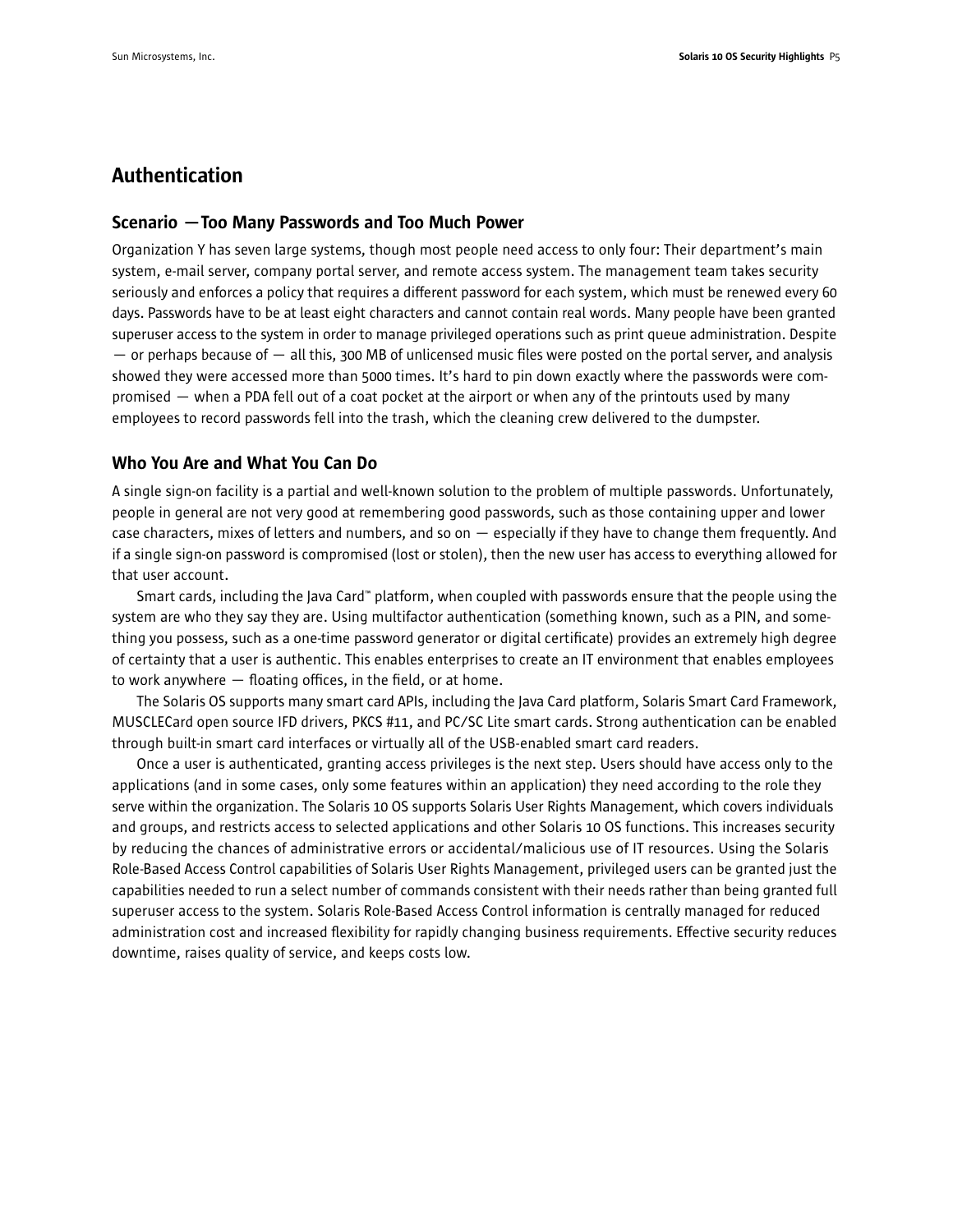## Containment

### Scenario — Hacker Attack

Company Z thought it was doing everything right. Management used a firewall to protect their network infrastructure, and passwords were secured using MD5 encryption. Still, a determined hacker sent a request for information to the Webmaster and took note of the IP addresses contained in the return message header. A few days' worth of traffic was collected, analyzed by the hacker, and a simple exploit to the company's Web server was found. After a few minutes, the hacker was in. Once past the firewall and into the main network, there was very little additional security. It only took a little more time and effort to get what he wanted: The credit card database.

Sometimes, even when nearly everything conceivable is done, hackers get through. The Solaris 10 OS offers strong perimeter protection, making it very difficult to break through the firewall. If hackers do penetrate it, in-depth protection and containment help limit any potential damage. The Solaris 10 OS offers many ways to protect systems from break-ins, and to contain them if such events do occur.

- 1. The built-in stateful Solaris IP Filter firewall controls interaction of services on the network. Solaris IP Filter firewall can control access to IP services not only at the gateway, but also to systems inside the firewall. Solaris IP Filter firewall is fully supported by Sun.
- 2. Solaris Containers (formerly N1™ Grid Containers) technology offers a way to virtualize system resources and use multiple software partitions within one instance of the operating system. By providing a virtual, securityisolated instance of the Solaris  $OS -$  including separate IP addresses and root passwords  $-$  where applications can be run, it isolates the application and other associated resources and hides system details. This powerful capability enables businesses to consolidate resources without compromising security. It is now possible to host multiple, competing customer or supplier applications on the same system while isolating each set of processes from the others.
- 3. Solaris Process Rights Management, enabled through Solaris Privileges, provides fine-grained control of the security of services and applications, increasing security and helping prevent them from being used to compromise a system or the data within it. Privileges assigned to processes are restricted only to those necessary to perform its function, reducing exposure to security exploits. This limits what processes can do, regardless of the user  $$ unprivileged processes cannot do damage to the overall system. System administrators can deploy Solaris Process Rights Management to existing applications without modifying any code, and user retraining is not required.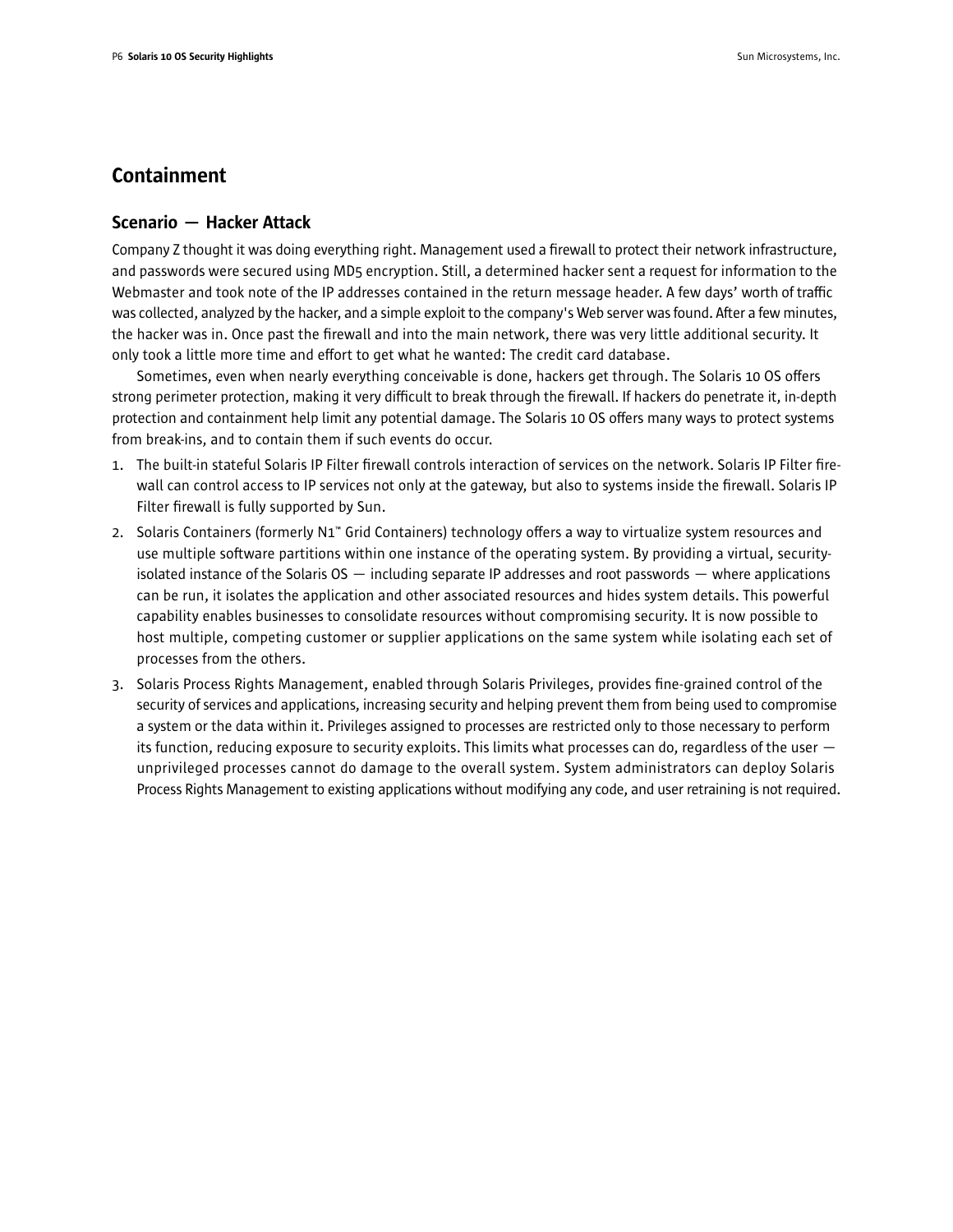## Chapter 3 **Solaris 10 OS Security Technology**

The Solaris 10 Operating System offers superior security that helps to protect an IT infrastructure from the moment the software is installed. This release contains many new features and capabilities, extending Sun's proven history of delivering the protection enterprises need.

## System-Level Security

## Enhanced Security at Installation

The Solaris 10 OS offers unparalleled built-in security. For administrators who want to customize their installation, the Solaris 10 OS offers the Reduced Networking metacluster — the smallest, most secure install of Solaris software to date. In the near future, the Solaris 10 OS is scheduled to feature a new Services Management Infrastructure and add enhanced security settings as an install-time choice. When customers choose the enhanced security settings, Solaris 10 software protects the system from attack and misuse by disabling many commonly unused services. The system helps ensure usability by enabling local-only access to many other useful services, such as the GNOME or CDE desktop. For administrators who want protection during remote installations, the Solaris 10 OS features the SSL-encrypted WAN boot capability. Administration costs can be reduced and security enhanced by enabling centralized installation of remote systems.

## Easier Implementation of Best Practices

The Solaris Security Toolkit is based on best practices in the real world and was created as part of the Sun Blue-Prints™ program. Informally known as the JumpStart™ Architecture and Security Scripts (JASS) Toolkit, it provides a flexible and extensible mechanism to minimize, harden, and secure Solaris OS systems according to the server's function. It is based on the best practices of thousands of customer installations by Sun Services, and the resulting systems are also supported by Sun Services.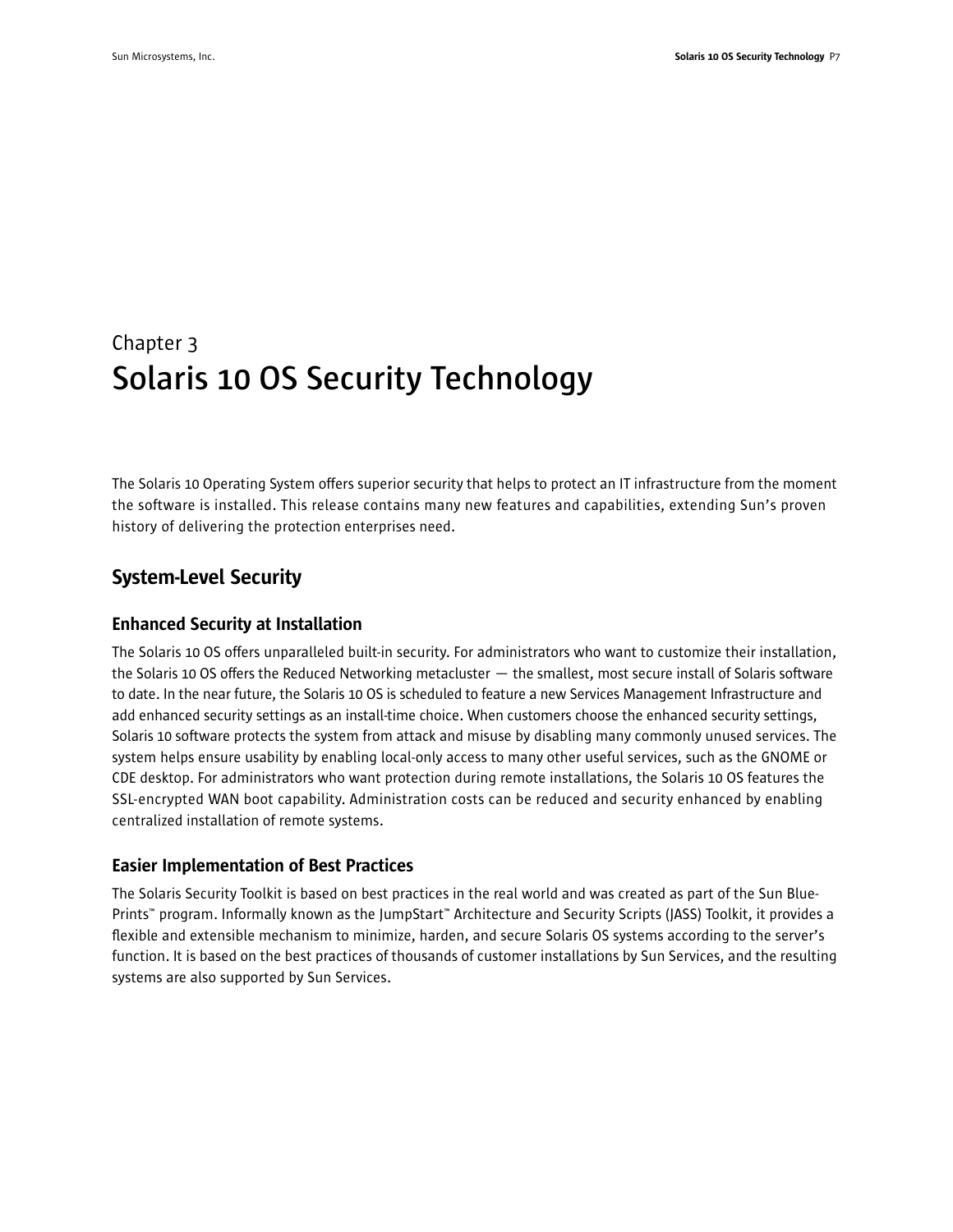### The Trusted Solaris™ OS: For Government and Commercial Use

Once designed only for government use, the Trusted Solaris™ OS is being embraced by commercial organizations as well. It separates users, data, and resources, specifically granting access from users and processes. Elimination of the superuser and dividing these functions into multiple roles makes system penetration far more difficult. A combination of labeling all objects, clearance levels for each user, and strong audit capabilities makes all users accountable and all actions traceable, greatly diminishing the risk of security violations. Trojan horses, such as programs to intercept passwords or other sensitive data, are prevented by a graphical user interface and protocol. Mandatory Access Controls enforce a hierarchical compartmentalization of information, protecting sensitive information from general use.

Common Criteria certification represents Sun's commitment to the highest levels of security. Sun's longstanding practice of independently validating the security of the Solaris OS continues forward into Solaris 10 and Trusted Solaris software. The Solaris 10 OS is targeted at Controlled Access Protection Profile (CAPP) and Role-Based Access Control Protection Profile (RBACPP) at Evaluation Assurance Level 4+ (EAL 4+). The Trusted Solaris OS is the only enterprise-class OS that has been independently certified under Common Criteria Evaluation Assurance Level 4+ (EAL 4+) with three critical protection profiles: Labeled Security Protection Profile (LSPP), Controlled Access Protection Profile (CAPP), and Role-Based Access Control Protection Profile (RBACPP). All in all, it delivers proven protection.

#### Prevention of Stack Buffer Overflow Exploits

Stack buffer overflows enable many types of attacks. The Solaris 10 OS provides protection against exploits arising from stack buffer overflows with all 64-bit applications, and optionally for all 32-bit applications, through a simple configuration setting. Core system administration utilities also provide this protection by default. ISVs and corporate developers can link into designated libraries, protecting their application. This functionality is available for SPARC® and AMD64 processors, and unavailable on any operating system running on the Intel IA-32 platform due to limitations in the architecture of these CPUs.

#### Automated Patch Management

As new threats appear, Sun is committed to providing the tools and updates customers need to protect their systems. Solaris Patch Manager automatically gets the right patch for each system in the form of digitally-signed (verified) .jar files. Patches can be pushed to multiple servers and installed as required. Automated patch management enables administrators to be more productive and helps maintain systems at the highest levels of protection.

## Accountability

### Auditing

The ability to track what's happened on a system is a cornerstone of strong security as well as a regulatory and liability requirement. Auditing monitors system configuration changes and user activity, and watches for malicious behavior.

1. File Integrity. New in the Solaris 10 OS is the Solaris Basic Audit and Reporting Tool (BART). BART enables customers to generate digital signatures of files and attributes to those files, and compare them over time to check for changes.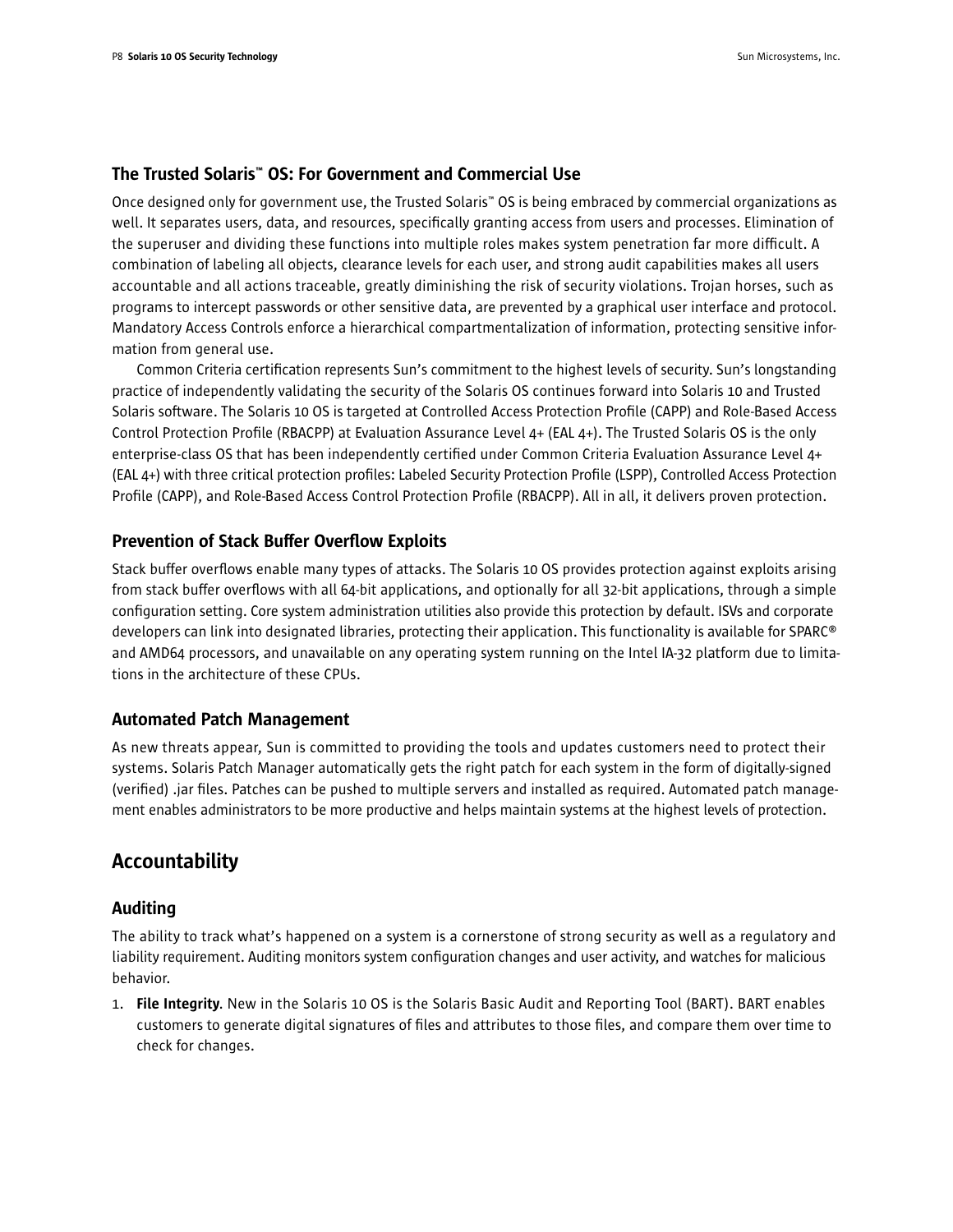- 2. System-Level Files and Executables. The Solaris Fingerprint Database (sfpDB) is used to verify that a file or executable has not been changed from an official binary distribution; an altered version may compromise system security and cause other types of problems. It compares an MD5 digital fingerprint with the trusted entry stored in the sfpDB and instantly identifies mismatches. This tool is accessed through a free Web interface located on the SunSolve<sup>sM</sup> Web site at sunsolve.sun.com.
- 3. Auditing Tools. Solaris auditing tools track kernel, application, and user activity with fine-grained control. Solaris audit trails can be stored on a centralized system for later analysis. Administrators can continuously monitor and verify virtually any file or executable to check for changes.

Together, any file can be watched and alerts generated if there are changes. File and executable integrity can be maintained.

## Secure Communication

Ensuring private data connections is the foundation of network-based business. The Solaris OS provides many different mechanisms to secure network traffic. Secure communication products now use the Solaris Cryptographic Framework, which delivers an across-the-board performance improvement of 15–130 percent.

- 1. IPSec provides a strong, standards-based framework for securing TCP data communication. Internet Key Exchange (IKE) manages the necessary encryption/decryption keys. IPSec/IKE can secure almost any protocol without changing the application in both IPv4 and IPv6 environments. Strong encryption is supplied by DES, 3DES, AES, and Blowfish, with support for X.509 certificates.
- 2. Solaris Secure Shell encrypts remote sessions, verifies both users and hosts, and hides passwords over the network. This latest version features enhanced encryption support and integrates with Kerberos authentication for enterprise single sign-on use.
- 3. OpenSSL, an open source set of libraries for secured Web transactions, is integrated with the Solaris Cryptographic Framework in the Solaris 10 OS. It delivers high-performance cryptographic algorithms and transparent hardware acceleration, improving throughput to secure Web servers. Out-of-the-box support for encrypted Web pages from an Apache Web server is also included in the Solaris 10 OS.
- 4. TCP Wrapper support enables administrators to grant access to specific services based on a domain name, for example, allowing FTP file transfer and SMTP e-mail access to everyone in engineering while denying access to sales and manufacturing. By selectively providing services to just those systems that need it, risk is reduced while availability is increased.
- 5. Solaris Enterprise Authentication Mechanism (SEAM) software provides strongly authenticated and encrypted file sharing through the NFS standard. This prevents rogue system administrators from inappropriately accessing individual data via the network file server. Solaris Enterprise Authentication Mechanism software in the Solaris 10 OS utilizes the Solaris Cryptographic Framework for strong, accelerated 3DES and AES Kerberos sessions.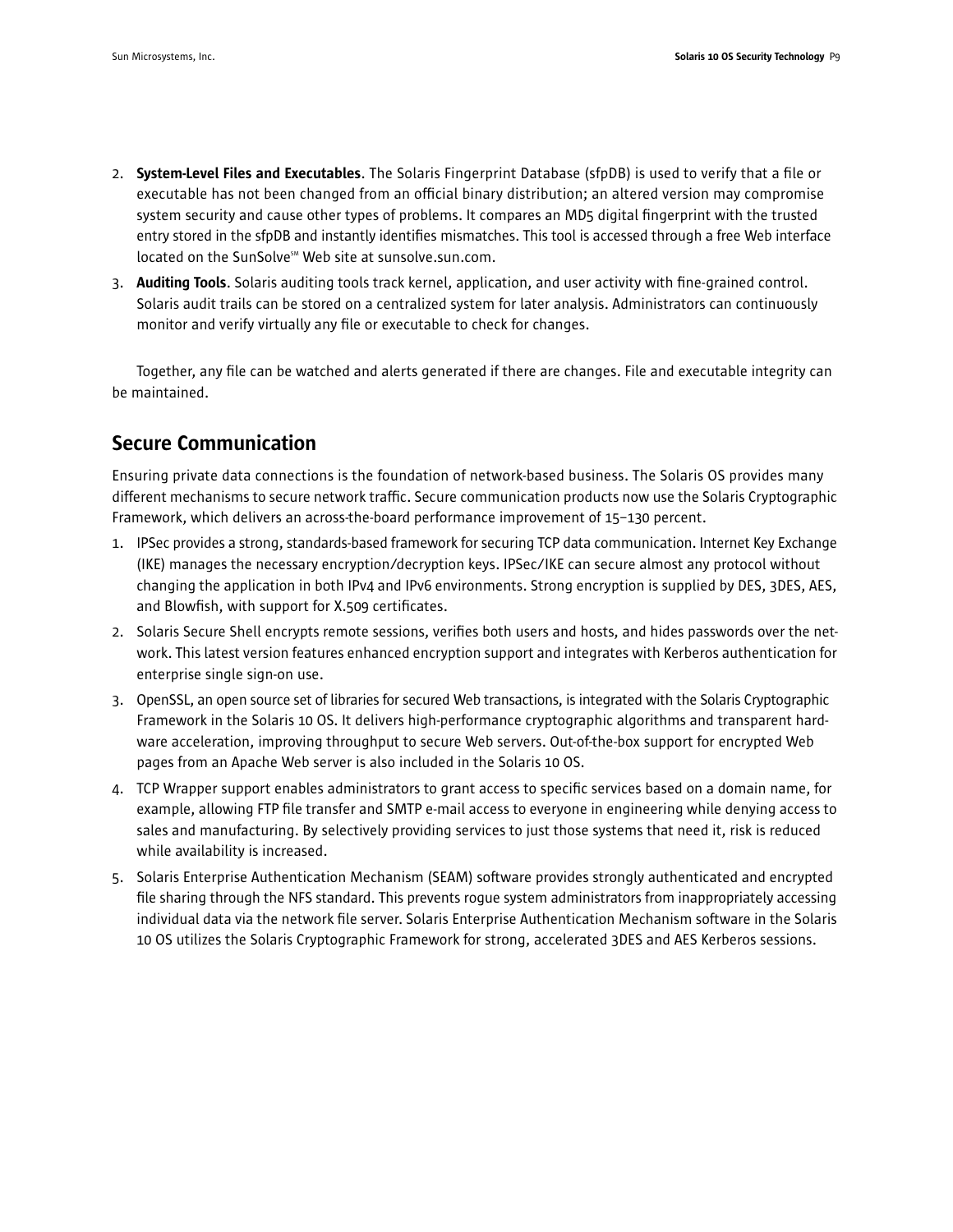## Chapter 4 **Strong Security in Your Enterprise**

Your business and its employees, management, partners, and suppliers depend on well-implemented security. Beyond protecting intellectual property and preventing misuse of systems, security helps maintain availability and service levels.

How can you protect your enterprise? Work toward a goal of applying security pervasively and in depth — to every node, every device, every user, every IT asset, and every resource. Create and enforce an enterprise security policy that represents a coherent and comprehensive security architecture, and ensure that all devices and users conform to it.

Sun and the Solaris Operating System assist companies in achieving the secure enterprise, with products and technologies that have security designed and defined from the outset and provide protection by default. Strong, intrinsic security enables business commerce, reduces unplanned downtime, and increases services levels.

Sun has helped thousands of organizations with security assessment, planning, deployment, and support. Contact your Sun representative for more information on any of these services.

Security is a moving target, and Sun continues to invest. The Solaris 10 OS is the best example yet of our commitment.

| <b>Sun Security Information</b>             |                                                                |
|---------------------------------------------|----------------------------------------------------------------|
| Sun Security Home Page                      | • sun.com/security                                             |
| Solaris OS Security                         | $\cdot$ sun.com/solaris<br>• sun.com/security/jass             |
| <b>Trusted Solaris OS</b>                   | • sun.com/solaris/trustedsolaris                               |
| Java Platform Security                      | • java.sun.som/security                                        |
| Network and Security Products               | • sun.com/servers/entry/checkpoint<br>• sun.com/networking     |
| Solaris OS Patches and Fingerprint Database | $\bullet$ sunsolve.sun.com                                     |
| Sun Security Coordination Team              | • sunsolve.sun.com/security                                    |
| Sun BluePrints for Security                 | • sun.com/blueprints<br>• sun.com/software/security/blueprints |

## More Information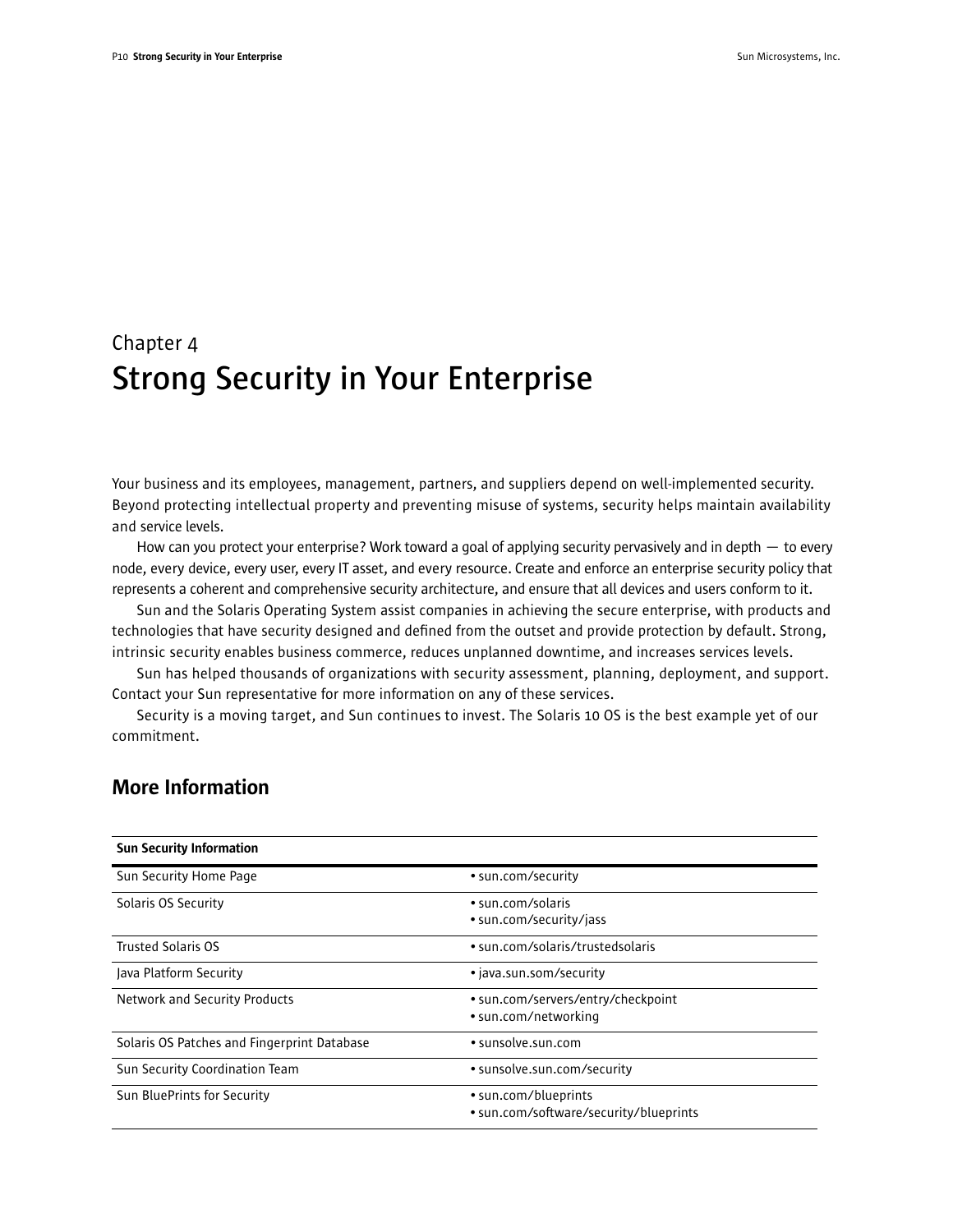| <b>Sun Security Information</b>        |                                  |
|----------------------------------------|----------------------------------|
| Sun Consulting Security Services       | • sun.com/service/sunps/security |
| <b>Sun Education Security Services</b> | • suned.sun.com/US/catalog       |
| Sun Support Services                   | • sun.com/service/support        |

| Additional Security Resources on the Web                                       |                                        |  |
|--------------------------------------------------------------------------------|----------------------------------------|--|
| <b>Network and Security Products</b>                                           | • humanfirewall.org                    |  |
| Generally Accepted System Security Principles (GASSP)                          | • web.mit.edu/security/www/gassp1.html |  |
| NSA INFOSEC Assessment Methodology                                             | • certtest.com/nsa-iam.html            |  |
| Operationally Critical Threat, Asset, and Vulnerability<br>Evaluation (OCTAVE) | • cert.org/octave                      |  |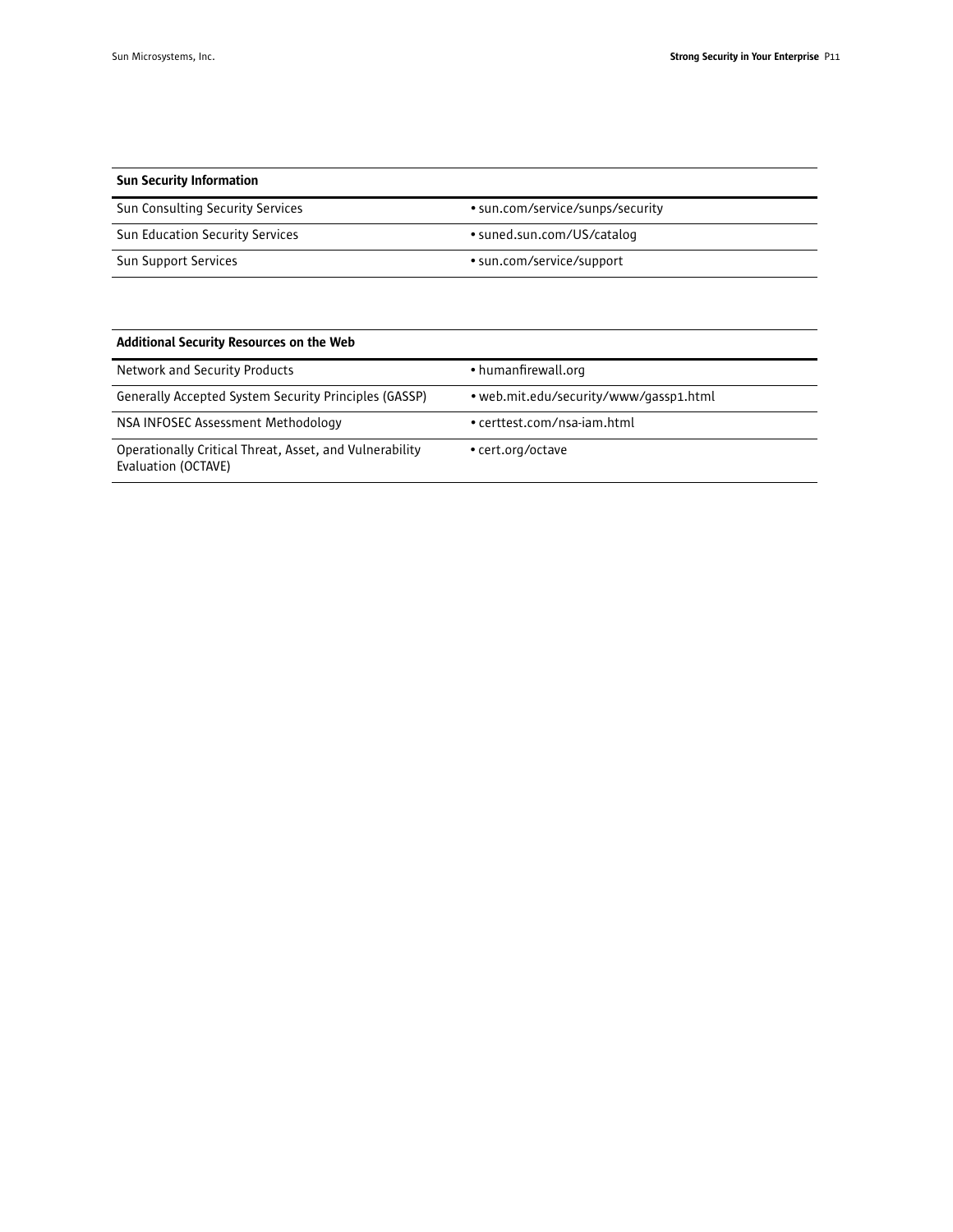#### © 2004 Sun Microsystems, Inc., 4150 Network Circle, Santa Clara, CA 95054 USA

All rights reserved.

This product or document is protected by copyright and distributed under licenses restricting its use, copying, distribution, and decompilation. No part of this product or document may be reproduced in any form by any means without prior written authorization of Sun and its licensors, if any. Third-party software, including font technology, is copyrighted and licensed from Sun suppliers.

Parts of the product may be derived from Berkeley BSD systems, licensed from the University of California.

Sun, Sun Microsystems, the Sun logo, Java, Java Card, JumpStart, N1, Solaris, Sun BluePrints, SunSolve, Trusted Solaris, and The Network is the Computer are trademarks, registered trademarks, or service marks of Sun Microsystems, Inc. in the U.S. and other countries.

UNIX is a registered trademark in the United States and other countries, exclusively licensed through X/Open Company, Ltd.

All SPARC trademarks are used under license and are trademarks or registered trademarks of SPARC International, Inc. in the U.S. and other countries. Products bearing SPARC trademarks are based upon an architecture developed by Sun Microsystems, Inc.

The OPEN LOOK and Sun™ Graphical User Interface was developed by Sun Microsystems, Inc. for its users and licensees. Sun acknowledges the pioneering efforts of Xerox in researching and developing the concept of visual or graphical user interfaces for the computer industry. Sun holds a non-exclusive license from Xerox to the Xerox Graphical User Interface, which license also covers Sun's licensees who implement OPEN LOOK GUIs and otherwise comply with Sun's written license agreements.

RESTRICTED RIGHTS: Use, duplication, or disclosure by the U.S. Government is subject to restrictions of FAR 52.227-14(g)(2)(6/87) and FAR 52.227-19(6/87), or DFAR 252.227-7015(b)(6/95) and DFAR 227.7202-3(a). DOCUMENTATION IS PROVIDED "AS IS" AND ALL EXPRESS OR IMPLIED CONDITIONS, REPRESENTATIONS AND WARRANTIES, INCLUDING ANY IMPLIED WARRANTY OF MERCHANTABILITY, FITNESS FOR A PARTICULAR PURPOSE OR NON-INFRINGEMENT, ARE DISCLAIMED, EXCEPT TO THE EXTENT THAT SUCH DISCLAIMERS HELD TO BE LEGALLY INVALID.